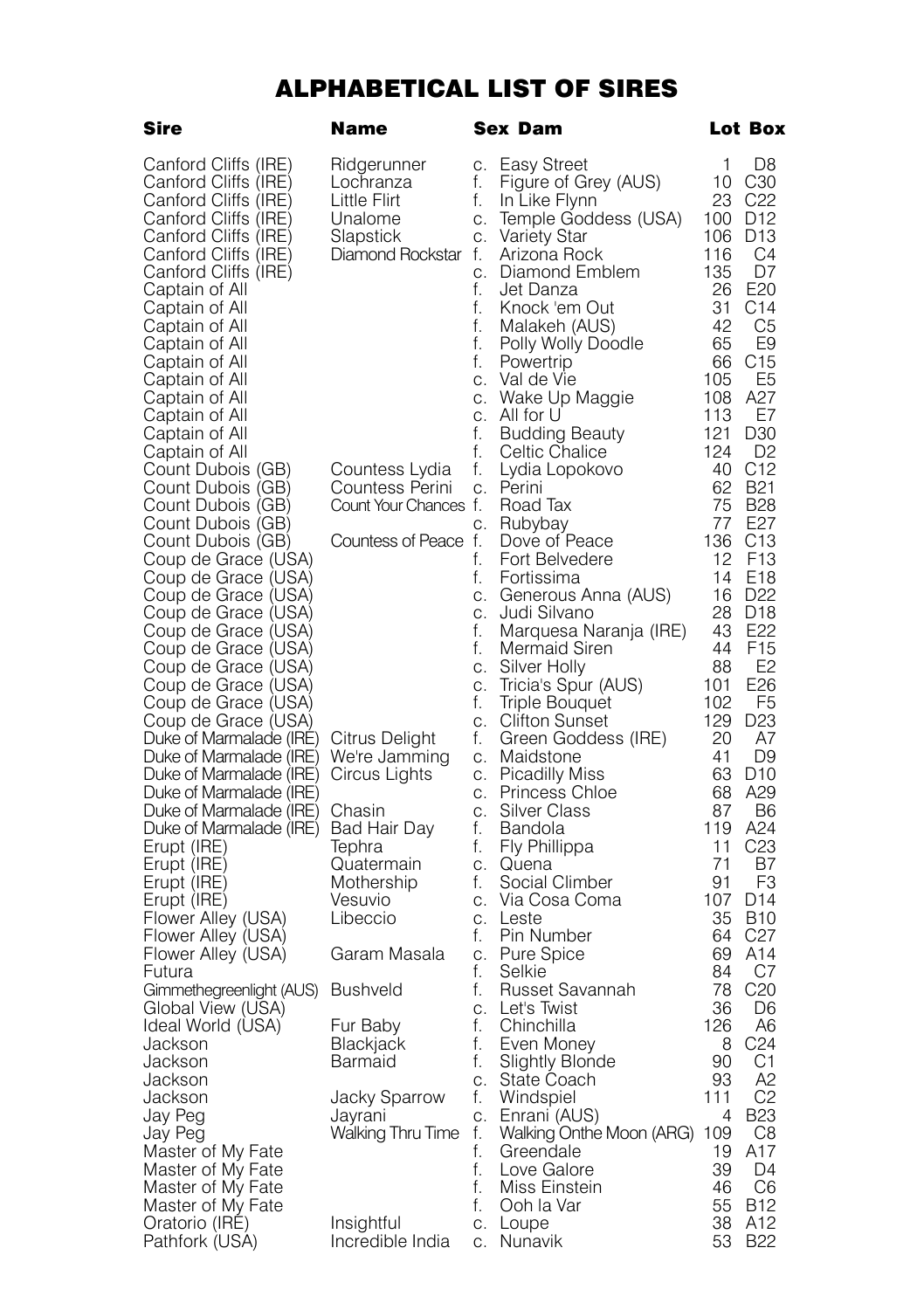| Pathfork (USA)<br>Despina<br>f.<br>Pepper Belle<br>59<br>B <sub>29</sub><br>Pathfork (USA)<br>f.<br>94<br>B3<br>Submergence<br>Pathfork (USA)<br>Nandine<br>f.<br>112<br>CЗ<br>Zinthle<br>134<br>B1<br>Pathfork (USA)<br>f.<br>Dayla<br>f.<br>Pomodoro<br>Epsom Downs<br>6<br>E16<br>$\overline{7}$<br>f.<br>Eva Tibbs<br>F <sub>11</sub><br>Pomodoro<br>For the Lads<br>13<br>E17<br>Pomodoro<br>f.<br>24 D <sub>20</sub><br>Pomodoro<br>In Other Words<br>C.<br>25 D19<br>Intergalactic<br>Pomodoro<br>C.<br>37<br>C <sub>29</sub><br>Pomodoro<br>Dusky Rose<br>f.<br>Lizabella (GB)<br>45<br>E29<br>Pomodoro<br>Millenium Reign<br>C.<br>Pomodoro<br>f.<br>50<br>B13<br>Night on the Hill<br><b>B30</b><br>Pomodoro<br>Have a Party<br>f.<br>Party Magic<br>56<br>A <sub>18</sub><br>Pomodoro<br>Prima Donna<br>67<br>С.<br>f.<br>73<br>- B2<br>Pomodoro<br>Rehanaat (USA)<br>f.<br>E <sub>23</sub><br>81<br>Pomodoro<br>Seattle Surprise<br>f.<br>92<br>D <sub>25</sub><br>Pomodoro<br>Span Die Seile<br>95<br>E12<br>Pomodoro<br>f.<br>Super Guppy<br>97<br>E3<br>Pomodoro<br>Swift Sarah<br>С.<br>98<br>F7<br>Pomodoro<br>f.<br>landana (AUS)<br>E4<br>Pomodoro<br>Trophy Wite<br>103<br>С.<br>f.<br>127<br>E <sub>15</sub><br>Pomodoro<br>Circle of Speed (AUS)<br>f.<br>133<br>Pomodoro<br>Dans With Sally (AUS)<br>B <sub>15</sub><br>Sentient<br>82<br>Quasillo (GER)<br>B8<br>C.<br>Seeking<br>22<br>f.<br>Querari (GER)<br>Hi Jessie<br>D3<br>Primula<br>A25<br>Querari (GER)<br>f.<br>Perija (GER)<br>61<br>130<br>E6<br>Colour Magic<br>Querari (GER)<br>С.<br>Rafeef (AUS)<br>Golden Cloud<br>18 D <sub>21</sub><br>С.<br>Red Kaschka<br>72 C <sub>21</sub><br>Rafeef (AUS)<br>Hummingbird<br>f.<br>Rafeef (AUS)<br>Speak Easy<br>Sassy Sal (AUS)<br>80 D11<br>C.<br>3 D <sub>28</sub><br>Royal Mo (USA)<br>t.<br>Enja<br>74<br>Royal Mo (USA)<br>E28<br>Reserved Emblem<br>С.<br>Royal Mo (USA)<br><b>B25</b><br>Captain Royal<br>99<br>C.<br>lempest<br>123<br>f.<br>E14<br>Royal Mo (USA)<br>Care to Dance (CAN)<br>The United States (IRE) Sun Blushed<br>49<br>A <sub>13</sub><br>Natural Tan<br>C.<br>The United States (IRE) American Hashtag<br>Selfie<br>83<br>B <sub>5</sub><br>C.<br>115<br>The United States (IRE) Ammonite<br>f.<br>Arissa<br>A23<br>The United States (IRE) Nancy Astor<br>117<br>A <sub>11</sub><br>Athina<br>C.<br>132 B14<br>The United States (IRE)<br>f.<br>Cymbeline<br>Time Thief (AUS)<br>Thief and the Moon f.<br>Pearly Moon<br>58 C11<br>Time Thief (AUS)<br>Purple Flower<br>f.<br>Purple Orchid (GB)<br>70<br>C10<br>Silver Clock<br>f.<br>89<br>C9<br>Time Thief (AUS)<br>Silverthorne<br>120<br>Time Thief (AUS)<br>Blues Bella<br>f.<br><b>Bluebell Glade</b><br><b>B19</b><br>Time Thief (AUS)<br>Time for Charity<br>f.<br>125<br><b>B18</b><br>Chariya (IRE)<br>34<br>E21<br>Trippi (USA)<br>f.<br>Laser Fan<br>2<br>A20<br>Twice Over (GB)<br>Ekaterina<br>C.<br>Jo's Bond<br>27<br><b>B26</b><br>Twice Over (GB)<br>С.<br>Twice Over (GB)<br>Ladonna<br>32<br>E30<br>С.<br>Twice Over (GB)<br>Miss Madelein (ARG)<br>47<br>A16<br>С.<br>51<br>D <sub>27</sub><br>Twice Over (GB)<br>f.<br>Nocturne<br>Off the Mark<br>Twice Over (GB)<br>54<br>D <sub>16</sub><br>C.<br>Twice Over (GB)<br>f.<br>Rodeo Sioux<br>76<br>F4<br>Twice Over (GB)<br>Saint Sophia<br>79 A28<br>C.<br>Twice Over (GB)<br>War Path<br>F8<br>f.<br>110<br>Twice Over (GB)<br>C.<br>Butterfly Kisses (IRE)<br>122<br>D24<br>Twice Over (GB)<br>131<br>F9<br>f.<br>Cranberry Gold<br>Good Measure<br>17<br>Girl on the Run<br>B9<br>Var (USA)<br>С.<br>Vercingetorix<br>City of Athens (AUS)<br>128<br>D <sub>29</sub><br>f.<br>What a Winter<br>5<br>Ε1<br>C.<br>Entrench (GB)<br>What a Winter<br>Dream by the Fire f.<br>Northern Chorus<br>52<br>A9<br>A15<br>What a Winter<br>Cuddle Up<br>Sweetie Pie<br>96<br>C.<br>Ferrari Dawn<br>William Longsword<br>f.<br>9<br>B16<br>William Longsword<br>f.<br>Freddy's Sister<br>15<br>E <sub>19</sub> | Sire              | Name | Sex | Dam       |    | Lot Box |
|----------------------------------------------------------------------------------------------------------------------------------------------------------------------------------------------------------------------------------------------------------------------------------------------------------------------------------------------------------------------------------------------------------------------------------------------------------------------------------------------------------------------------------------------------------------------------------------------------------------------------------------------------------------------------------------------------------------------------------------------------------------------------------------------------------------------------------------------------------------------------------------------------------------------------------------------------------------------------------------------------------------------------------------------------------------------------------------------------------------------------------------------------------------------------------------------------------------------------------------------------------------------------------------------------------------------------------------------------------------------------------------------------------------------------------------------------------------------------------------------------------------------------------------------------------------------------------------------------------------------------------------------------------------------------------------------------------------------------------------------------------------------------------------------------------------------------------------------------------------------------------------------------------------------------------------------------------------------------------------------------------------------------------------------------------------------------------------------------------------------------------------------------------------------------------------------------------------------------------------------------------------------------------------------------------------------------------------------------------------------------------------------------------------------------------------------------------------------------------------------------------------------------------------------------------------------------------------------------------------------------------------------------------------------------------------------------------------------------------------------------------------------------------------------------------------------------------------------------------------------------------------------------------------------------------------------------------------------------------------------------------------------------------------------------------------------------------------------------------------------------------------------------------------------------------------------------------------------------------------------------------------------------------------------------------------------------------------------------------------------------------------------------------------------------------------------------------------------------------------------------------------------------------------------------------------------------------------------------------------------------------------------------------------------------------------------------------------------------------------------------------------------------------------------------------------------------------------------------------------------------------------------------------------------------------------------------------------------------------------------|-------------------|------|-----|-----------|----|---------|
|                                                                                                                                                                                                                                                                                                                                                                                                                                                                                                                                                                                                                                                                                                                                                                                                                                                                                                                                                                                                                                                                                                                                                                                                                                                                                                                                                                                                                                                                                                                                                                                                                                                                                                                                                                                                                                                                                                                                                                                                                                                                                                                                                                                                                                                                                                                                                                                                                                                                                                                                                                                                                                                                                                                                                                                                                                                                                                                                                                                                                                                                                                                                                                                                                                                                                                                                                                                                                                                                                                                                                                                                                                                                                                                                                                                                                                                                                                                                                                                              |                   |      |     |           |    |         |
|                                                                                                                                                                                                                                                                                                                                                                                                                                                                                                                                                                                                                                                                                                                                                                                                                                                                                                                                                                                                                                                                                                                                                                                                                                                                                                                                                                                                                                                                                                                                                                                                                                                                                                                                                                                                                                                                                                                                                                                                                                                                                                                                                                                                                                                                                                                                                                                                                                                                                                                                                                                                                                                                                                                                                                                                                                                                                                                                                                                                                                                                                                                                                                                                                                                                                                                                                                                                                                                                                                                                                                                                                                                                                                                                                                                                                                                                                                                                                                                              |                   |      |     |           |    |         |
|                                                                                                                                                                                                                                                                                                                                                                                                                                                                                                                                                                                                                                                                                                                                                                                                                                                                                                                                                                                                                                                                                                                                                                                                                                                                                                                                                                                                                                                                                                                                                                                                                                                                                                                                                                                                                                                                                                                                                                                                                                                                                                                                                                                                                                                                                                                                                                                                                                                                                                                                                                                                                                                                                                                                                                                                                                                                                                                                                                                                                                                                                                                                                                                                                                                                                                                                                                                                                                                                                                                                                                                                                                                                                                                                                                                                                                                                                                                                                                                              |                   |      |     |           |    |         |
|                                                                                                                                                                                                                                                                                                                                                                                                                                                                                                                                                                                                                                                                                                                                                                                                                                                                                                                                                                                                                                                                                                                                                                                                                                                                                                                                                                                                                                                                                                                                                                                                                                                                                                                                                                                                                                                                                                                                                                                                                                                                                                                                                                                                                                                                                                                                                                                                                                                                                                                                                                                                                                                                                                                                                                                                                                                                                                                                                                                                                                                                                                                                                                                                                                                                                                                                                                                                                                                                                                                                                                                                                                                                                                                                                                                                                                                                                                                                                                                              |                   |      |     |           |    |         |
|                                                                                                                                                                                                                                                                                                                                                                                                                                                                                                                                                                                                                                                                                                                                                                                                                                                                                                                                                                                                                                                                                                                                                                                                                                                                                                                                                                                                                                                                                                                                                                                                                                                                                                                                                                                                                                                                                                                                                                                                                                                                                                                                                                                                                                                                                                                                                                                                                                                                                                                                                                                                                                                                                                                                                                                                                                                                                                                                                                                                                                                                                                                                                                                                                                                                                                                                                                                                                                                                                                                                                                                                                                                                                                                                                                                                                                                                                                                                                                                              |                   |      |     |           |    |         |
|                                                                                                                                                                                                                                                                                                                                                                                                                                                                                                                                                                                                                                                                                                                                                                                                                                                                                                                                                                                                                                                                                                                                                                                                                                                                                                                                                                                                                                                                                                                                                                                                                                                                                                                                                                                                                                                                                                                                                                                                                                                                                                                                                                                                                                                                                                                                                                                                                                                                                                                                                                                                                                                                                                                                                                                                                                                                                                                                                                                                                                                                                                                                                                                                                                                                                                                                                                                                                                                                                                                                                                                                                                                                                                                                                                                                                                                                                                                                                                                              |                   |      |     |           |    |         |
|                                                                                                                                                                                                                                                                                                                                                                                                                                                                                                                                                                                                                                                                                                                                                                                                                                                                                                                                                                                                                                                                                                                                                                                                                                                                                                                                                                                                                                                                                                                                                                                                                                                                                                                                                                                                                                                                                                                                                                                                                                                                                                                                                                                                                                                                                                                                                                                                                                                                                                                                                                                                                                                                                                                                                                                                                                                                                                                                                                                                                                                                                                                                                                                                                                                                                                                                                                                                                                                                                                                                                                                                                                                                                                                                                                                                                                                                                                                                                                                              |                   |      |     |           |    |         |
|                                                                                                                                                                                                                                                                                                                                                                                                                                                                                                                                                                                                                                                                                                                                                                                                                                                                                                                                                                                                                                                                                                                                                                                                                                                                                                                                                                                                                                                                                                                                                                                                                                                                                                                                                                                                                                                                                                                                                                                                                                                                                                                                                                                                                                                                                                                                                                                                                                                                                                                                                                                                                                                                                                                                                                                                                                                                                                                                                                                                                                                                                                                                                                                                                                                                                                                                                                                                                                                                                                                                                                                                                                                                                                                                                                                                                                                                                                                                                                                              |                   |      |     |           |    |         |
|                                                                                                                                                                                                                                                                                                                                                                                                                                                                                                                                                                                                                                                                                                                                                                                                                                                                                                                                                                                                                                                                                                                                                                                                                                                                                                                                                                                                                                                                                                                                                                                                                                                                                                                                                                                                                                                                                                                                                                                                                                                                                                                                                                                                                                                                                                                                                                                                                                                                                                                                                                                                                                                                                                                                                                                                                                                                                                                                                                                                                                                                                                                                                                                                                                                                                                                                                                                                                                                                                                                                                                                                                                                                                                                                                                                                                                                                                                                                                                                              |                   |      |     |           |    |         |
|                                                                                                                                                                                                                                                                                                                                                                                                                                                                                                                                                                                                                                                                                                                                                                                                                                                                                                                                                                                                                                                                                                                                                                                                                                                                                                                                                                                                                                                                                                                                                                                                                                                                                                                                                                                                                                                                                                                                                                                                                                                                                                                                                                                                                                                                                                                                                                                                                                                                                                                                                                                                                                                                                                                                                                                                                                                                                                                                                                                                                                                                                                                                                                                                                                                                                                                                                                                                                                                                                                                                                                                                                                                                                                                                                                                                                                                                                                                                                                                              |                   |      |     |           |    |         |
|                                                                                                                                                                                                                                                                                                                                                                                                                                                                                                                                                                                                                                                                                                                                                                                                                                                                                                                                                                                                                                                                                                                                                                                                                                                                                                                                                                                                                                                                                                                                                                                                                                                                                                                                                                                                                                                                                                                                                                                                                                                                                                                                                                                                                                                                                                                                                                                                                                                                                                                                                                                                                                                                                                                                                                                                                                                                                                                                                                                                                                                                                                                                                                                                                                                                                                                                                                                                                                                                                                                                                                                                                                                                                                                                                                                                                                                                                                                                                                                              |                   |      |     |           |    |         |
|                                                                                                                                                                                                                                                                                                                                                                                                                                                                                                                                                                                                                                                                                                                                                                                                                                                                                                                                                                                                                                                                                                                                                                                                                                                                                                                                                                                                                                                                                                                                                                                                                                                                                                                                                                                                                                                                                                                                                                                                                                                                                                                                                                                                                                                                                                                                                                                                                                                                                                                                                                                                                                                                                                                                                                                                                                                                                                                                                                                                                                                                                                                                                                                                                                                                                                                                                                                                                                                                                                                                                                                                                                                                                                                                                                                                                                                                                                                                                                                              |                   |      |     |           |    |         |
|                                                                                                                                                                                                                                                                                                                                                                                                                                                                                                                                                                                                                                                                                                                                                                                                                                                                                                                                                                                                                                                                                                                                                                                                                                                                                                                                                                                                                                                                                                                                                                                                                                                                                                                                                                                                                                                                                                                                                                                                                                                                                                                                                                                                                                                                                                                                                                                                                                                                                                                                                                                                                                                                                                                                                                                                                                                                                                                                                                                                                                                                                                                                                                                                                                                                                                                                                                                                                                                                                                                                                                                                                                                                                                                                                                                                                                                                                                                                                                                              |                   |      |     |           |    |         |
|                                                                                                                                                                                                                                                                                                                                                                                                                                                                                                                                                                                                                                                                                                                                                                                                                                                                                                                                                                                                                                                                                                                                                                                                                                                                                                                                                                                                                                                                                                                                                                                                                                                                                                                                                                                                                                                                                                                                                                                                                                                                                                                                                                                                                                                                                                                                                                                                                                                                                                                                                                                                                                                                                                                                                                                                                                                                                                                                                                                                                                                                                                                                                                                                                                                                                                                                                                                                                                                                                                                                                                                                                                                                                                                                                                                                                                                                                                                                                                                              |                   |      |     |           |    |         |
|                                                                                                                                                                                                                                                                                                                                                                                                                                                                                                                                                                                                                                                                                                                                                                                                                                                                                                                                                                                                                                                                                                                                                                                                                                                                                                                                                                                                                                                                                                                                                                                                                                                                                                                                                                                                                                                                                                                                                                                                                                                                                                                                                                                                                                                                                                                                                                                                                                                                                                                                                                                                                                                                                                                                                                                                                                                                                                                                                                                                                                                                                                                                                                                                                                                                                                                                                                                                                                                                                                                                                                                                                                                                                                                                                                                                                                                                                                                                                                                              |                   |      |     |           |    |         |
|                                                                                                                                                                                                                                                                                                                                                                                                                                                                                                                                                                                                                                                                                                                                                                                                                                                                                                                                                                                                                                                                                                                                                                                                                                                                                                                                                                                                                                                                                                                                                                                                                                                                                                                                                                                                                                                                                                                                                                                                                                                                                                                                                                                                                                                                                                                                                                                                                                                                                                                                                                                                                                                                                                                                                                                                                                                                                                                                                                                                                                                                                                                                                                                                                                                                                                                                                                                                                                                                                                                                                                                                                                                                                                                                                                                                                                                                                                                                                                                              |                   |      |     |           |    |         |
|                                                                                                                                                                                                                                                                                                                                                                                                                                                                                                                                                                                                                                                                                                                                                                                                                                                                                                                                                                                                                                                                                                                                                                                                                                                                                                                                                                                                                                                                                                                                                                                                                                                                                                                                                                                                                                                                                                                                                                                                                                                                                                                                                                                                                                                                                                                                                                                                                                                                                                                                                                                                                                                                                                                                                                                                                                                                                                                                                                                                                                                                                                                                                                                                                                                                                                                                                                                                                                                                                                                                                                                                                                                                                                                                                                                                                                                                                                                                                                                              |                   |      |     |           |    |         |
|                                                                                                                                                                                                                                                                                                                                                                                                                                                                                                                                                                                                                                                                                                                                                                                                                                                                                                                                                                                                                                                                                                                                                                                                                                                                                                                                                                                                                                                                                                                                                                                                                                                                                                                                                                                                                                                                                                                                                                                                                                                                                                                                                                                                                                                                                                                                                                                                                                                                                                                                                                                                                                                                                                                                                                                                                                                                                                                                                                                                                                                                                                                                                                                                                                                                                                                                                                                                                                                                                                                                                                                                                                                                                                                                                                                                                                                                                                                                                                                              |                   |      |     |           |    |         |
|                                                                                                                                                                                                                                                                                                                                                                                                                                                                                                                                                                                                                                                                                                                                                                                                                                                                                                                                                                                                                                                                                                                                                                                                                                                                                                                                                                                                                                                                                                                                                                                                                                                                                                                                                                                                                                                                                                                                                                                                                                                                                                                                                                                                                                                                                                                                                                                                                                                                                                                                                                                                                                                                                                                                                                                                                                                                                                                                                                                                                                                                                                                                                                                                                                                                                                                                                                                                                                                                                                                                                                                                                                                                                                                                                                                                                                                                                                                                                                                              |                   |      |     |           |    |         |
|                                                                                                                                                                                                                                                                                                                                                                                                                                                                                                                                                                                                                                                                                                                                                                                                                                                                                                                                                                                                                                                                                                                                                                                                                                                                                                                                                                                                                                                                                                                                                                                                                                                                                                                                                                                                                                                                                                                                                                                                                                                                                                                                                                                                                                                                                                                                                                                                                                                                                                                                                                                                                                                                                                                                                                                                                                                                                                                                                                                                                                                                                                                                                                                                                                                                                                                                                                                                                                                                                                                                                                                                                                                                                                                                                                                                                                                                                                                                                                                              |                   |      |     |           |    |         |
|                                                                                                                                                                                                                                                                                                                                                                                                                                                                                                                                                                                                                                                                                                                                                                                                                                                                                                                                                                                                                                                                                                                                                                                                                                                                                                                                                                                                                                                                                                                                                                                                                                                                                                                                                                                                                                                                                                                                                                                                                                                                                                                                                                                                                                                                                                                                                                                                                                                                                                                                                                                                                                                                                                                                                                                                                                                                                                                                                                                                                                                                                                                                                                                                                                                                                                                                                                                                                                                                                                                                                                                                                                                                                                                                                                                                                                                                                                                                                                                              |                   |      |     |           |    |         |
|                                                                                                                                                                                                                                                                                                                                                                                                                                                                                                                                                                                                                                                                                                                                                                                                                                                                                                                                                                                                                                                                                                                                                                                                                                                                                                                                                                                                                                                                                                                                                                                                                                                                                                                                                                                                                                                                                                                                                                                                                                                                                                                                                                                                                                                                                                                                                                                                                                                                                                                                                                                                                                                                                                                                                                                                                                                                                                                                                                                                                                                                                                                                                                                                                                                                                                                                                                                                                                                                                                                                                                                                                                                                                                                                                                                                                                                                                                                                                                                              |                   |      |     |           |    |         |
|                                                                                                                                                                                                                                                                                                                                                                                                                                                                                                                                                                                                                                                                                                                                                                                                                                                                                                                                                                                                                                                                                                                                                                                                                                                                                                                                                                                                                                                                                                                                                                                                                                                                                                                                                                                                                                                                                                                                                                                                                                                                                                                                                                                                                                                                                                                                                                                                                                                                                                                                                                                                                                                                                                                                                                                                                                                                                                                                                                                                                                                                                                                                                                                                                                                                                                                                                                                                                                                                                                                                                                                                                                                                                                                                                                                                                                                                                                                                                                                              |                   |      |     |           |    |         |
|                                                                                                                                                                                                                                                                                                                                                                                                                                                                                                                                                                                                                                                                                                                                                                                                                                                                                                                                                                                                                                                                                                                                                                                                                                                                                                                                                                                                                                                                                                                                                                                                                                                                                                                                                                                                                                                                                                                                                                                                                                                                                                                                                                                                                                                                                                                                                                                                                                                                                                                                                                                                                                                                                                                                                                                                                                                                                                                                                                                                                                                                                                                                                                                                                                                                                                                                                                                                                                                                                                                                                                                                                                                                                                                                                                                                                                                                                                                                                                                              |                   |      |     |           |    |         |
|                                                                                                                                                                                                                                                                                                                                                                                                                                                                                                                                                                                                                                                                                                                                                                                                                                                                                                                                                                                                                                                                                                                                                                                                                                                                                                                                                                                                                                                                                                                                                                                                                                                                                                                                                                                                                                                                                                                                                                                                                                                                                                                                                                                                                                                                                                                                                                                                                                                                                                                                                                                                                                                                                                                                                                                                                                                                                                                                                                                                                                                                                                                                                                                                                                                                                                                                                                                                                                                                                                                                                                                                                                                                                                                                                                                                                                                                                                                                                                                              |                   |      |     |           |    |         |
|                                                                                                                                                                                                                                                                                                                                                                                                                                                                                                                                                                                                                                                                                                                                                                                                                                                                                                                                                                                                                                                                                                                                                                                                                                                                                                                                                                                                                                                                                                                                                                                                                                                                                                                                                                                                                                                                                                                                                                                                                                                                                                                                                                                                                                                                                                                                                                                                                                                                                                                                                                                                                                                                                                                                                                                                                                                                                                                                                                                                                                                                                                                                                                                                                                                                                                                                                                                                                                                                                                                                                                                                                                                                                                                                                                                                                                                                                                                                                                                              |                   |      |     |           |    |         |
|                                                                                                                                                                                                                                                                                                                                                                                                                                                                                                                                                                                                                                                                                                                                                                                                                                                                                                                                                                                                                                                                                                                                                                                                                                                                                                                                                                                                                                                                                                                                                                                                                                                                                                                                                                                                                                                                                                                                                                                                                                                                                                                                                                                                                                                                                                                                                                                                                                                                                                                                                                                                                                                                                                                                                                                                                                                                                                                                                                                                                                                                                                                                                                                                                                                                                                                                                                                                                                                                                                                                                                                                                                                                                                                                                                                                                                                                                                                                                                                              |                   |      |     |           |    |         |
|                                                                                                                                                                                                                                                                                                                                                                                                                                                                                                                                                                                                                                                                                                                                                                                                                                                                                                                                                                                                                                                                                                                                                                                                                                                                                                                                                                                                                                                                                                                                                                                                                                                                                                                                                                                                                                                                                                                                                                                                                                                                                                                                                                                                                                                                                                                                                                                                                                                                                                                                                                                                                                                                                                                                                                                                                                                                                                                                                                                                                                                                                                                                                                                                                                                                                                                                                                                                                                                                                                                                                                                                                                                                                                                                                                                                                                                                                                                                                                                              |                   |      |     |           |    |         |
|                                                                                                                                                                                                                                                                                                                                                                                                                                                                                                                                                                                                                                                                                                                                                                                                                                                                                                                                                                                                                                                                                                                                                                                                                                                                                                                                                                                                                                                                                                                                                                                                                                                                                                                                                                                                                                                                                                                                                                                                                                                                                                                                                                                                                                                                                                                                                                                                                                                                                                                                                                                                                                                                                                                                                                                                                                                                                                                                                                                                                                                                                                                                                                                                                                                                                                                                                                                                                                                                                                                                                                                                                                                                                                                                                                                                                                                                                                                                                                                              |                   |      |     |           |    |         |
|                                                                                                                                                                                                                                                                                                                                                                                                                                                                                                                                                                                                                                                                                                                                                                                                                                                                                                                                                                                                                                                                                                                                                                                                                                                                                                                                                                                                                                                                                                                                                                                                                                                                                                                                                                                                                                                                                                                                                                                                                                                                                                                                                                                                                                                                                                                                                                                                                                                                                                                                                                                                                                                                                                                                                                                                                                                                                                                                                                                                                                                                                                                                                                                                                                                                                                                                                                                                                                                                                                                                                                                                                                                                                                                                                                                                                                                                                                                                                                                              |                   |      |     |           |    |         |
|                                                                                                                                                                                                                                                                                                                                                                                                                                                                                                                                                                                                                                                                                                                                                                                                                                                                                                                                                                                                                                                                                                                                                                                                                                                                                                                                                                                                                                                                                                                                                                                                                                                                                                                                                                                                                                                                                                                                                                                                                                                                                                                                                                                                                                                                                                                                                                                                                                                                                                                                                                                                                                                                                                                                                                                                                                                                                                                                                                                                                                                                                                                                                                                                                                                                                                                                                                                                                                                                                                                                                                                                                                                                                                                                                                                                                                                                                                                                                                                              |                   |      |     |           |    |         |
|                                                                                                                                                                                                                                                                                                                                                                                                                                                                                                                                                                                                                                                                                                                                                                                                                                                                                                                                                                                                                                                                                                                                                                                                                                                                                                                                                                                                                                                                                                                                                                                                                                                                                                                                                                                                                                                                                                                                                                                                                                                                                                                                                                                                                                                                                                                                                                                                                                                                                                                                                                                                                                                                                                                                                                                                                                                                                                                                                                                                                                                                                                                                                                                                                                                                                                                                                                                                                                                                                                                                                                                                                                                                                                                                                                                                                                                                                                                                                                                              |                   |      |     |           |    |         |
|                                                                                                                                                                                                                                                                                                                                                                                                                                                                                                                                                                                                                                                                                                                                                                                                                                                                                                                                                                                                                                                                                                                                                                                                                                                                                                                                                                                                                                                                                                                                                                                                                                                                                                                                                                                                                                                                                                                                                                                                                                                                                                                                                                                                                                                                                                                                                                                                                                                                                                                                                                                                                                                                                                                                                                                                                                                                                                                                                                                                                                                                                                                                                                                                                                                                                                                                                                                                                                                                                                                                                                                                                                                                                                                                                                                                                                                                                                                                                                                              |                   |      |     |           |    |         |
|                                                                                                                                                                                                                                                                                                                                                                                                                                                                                                                                                                                                                                                                                                                                                                                                                                                                                                                                                                                                                                                                                                                                                                                                                                                                                                                                                                                                                                                                                                                                                                                                                                                                                                                                                                                                                                                                                                                                                                                                                                                                                                                                                                                                                                                                                                                                                                                                                                                                                                                                                                                                                                                                                                                                                                                                                                                                                                                                                                                                                                                                                                                                                                                                                                                                                                                                                                                                                                                                                                                                                                                                                                                                                                                                                                                                                                                                                                                                                                                              |                   |      |     |           |    |         |
|                                                                                                                                                                                                                                                                                                                                                                                                                                                                                                                                                                                                                                                                                                                                                                                                                                                                                                                                                                                                                                                                                                                                                                                                                                                                                                                                                                                                                                                                                                                                                                                                                                                                                                                                                                                                                                                                                                                                                                                                                                                                                                                                                                                                                                                                                                                                                                                                                                                                                                                                                                                                                                                                                                                                                                                                                                                                                                                                                                                                                                                                                                                                                                                                                                                                                                                                                                                                                                                                                                                                                                                                                                                                                                                                                                                                                                                                                                                                                                                              |                   |      |     |           |    |         |
|                                                                                                                                                                                                                                                                                                                                                                                                                                                                                                                                                                                                                                                                                                                                                                                                                                                                                                                                                                                                                                                                                                                                                                                                                                                                                                                                                                                                                                                                                                                                                                                                                                                                                                                                                                                                                                                                                                                                                                                                                                                                                                                                                                                                                                                                                                                                                                                                                                                                                                                                                                                                                                                                                                                                                                                                                                                                                                                                                                                                                                                                                                                                                                                                                                                                                                                                                                                                                                                                                                                                                                                                                                                                                                                                                                                                                                                                                                                                                                                              |                   |      |     |           |    |         |
|                                                                                                                                                                                                                                                                                                                                                                                                                                                                                                                                                                                                                                                                                                                                                                                                                                                                                                                                                                                                                                                                                                                                                                                                                                                                                                                                                                                                                                                                                                                                                                                                                                                                                                                                                                                                                                                                                                                                                                                                                                                                                                                                                                                                                                                                                                                                                                                                                                                                                                                                                                                                                                                                                                                                                                                                                                                                                                                                                                                                                                                                                                                                                                                                                                                                                                                                                                                                                                                                                                                                                                                                                                                                                                                                                                                                                                                                                                                                                                                              |                   |      |     |           |    |         |
|                                                                                                                                                                                                                                                                                                                                                                                                                                                                                                                                                                                                                                                                                                                                                                                                                                                                                                                                                                                                                                                                                                                                                                                                                                                                                                                                                                                                                                                                                                                                                                                                                                                                                                                                                                                                                                                                                                                                                                                                                                                                                                                                                                                                                                                                                                                                                                                                                                                                                                                                                                                                                                                                                                                                                                                                                                                                                                                                                                                                                                                                                                                                                                                                                                                                                                                                                                                                                                                                                                                                                                                                                                                                                                                                                                                                                                                                                                                                                                                              |                   |      |     |           |    |         |
|                                                                                                                                                                                                                                                                                                                                                                                                                                                                                                                                                                                                                                                                                                                                                                                                                                                                                                                                                                                                                                                                                                                                                                                                                                                                                                                                                                                                                                                                                                                                                                                                                                                                                                                                                                                                                                                                                                                                                                                                                                                                                                                                                                                                                                                                                                                                                                                                                                                                                                                                                                                                                                                                                                                                                                                                                                                                                                                                                                                                                                                                                                                                                                                                                                                                                                                                                                                                                                                                                                                                                                                                                                                                                                                                                                                                                                                                                                                                                                                              |                   |      |     |           |    |         |
|                                                                                                                                                                                                                                                                                                                                                                                                                                                                                                                                                                                                                                                                                                                                                                                                                                                                                                                                                                                                                                                                                                                                                                                                                                                                                                                                                                                                                                                                                                                                                                                                                                                                                                                                                                                                                                                                                                                                                                                                                                                                                                                                                                                                                                                                                                                                                                                                                                                                                                                                                                                                                                                                                                                                                                                                                                                                                                                                                                                                                                                                                                                                                                                                                                                                                                                                                                                                                                                                                                                                                                                                                                                                                                                                                                                                                                                                                                                                                                                              |                   |      |     |           |    |         |
|                                                                                                                                                                                                                                                                                                                                                                                                                                                                                                                                                                                                                                                                                                                                                                                                                                                                                                                                                                                                                                                                                                                                                                                                                                                                                                                                                                                                                                                                                                                                                                                                                                                                                                                                                                                                                                                                                                                                                                                                                                                                                                                                                                                                                                                                                                                                                                                                                                                                                                                                                                                                                                                                                                                                                                                                                                                                                                                                                                                                                                                                                                                                                                                                                                                                                                                                                                                                                                                                                                                                                                                                                                                                                                                                                                                                                                                                                                                                                                                              |                   |      |     |           |    |         |
|                                                                                                                                                                                                                                                                                                                                                                                                                                                                                                                                                                                                                                                                                                                                                                                                                                                                                                                                                                                                                                                                                                                                                                                                                                                                                                                                                                                                                                                                                                                                                                                                                                                                                                                                                                                                                                                                                                                                                                                                                                                                                                                                                                                                                                                                                                                                                                                                                                                                                                                                                                                                                                                                                                                                                                                                                                                                                                                                                                                                                                                                                                                                                                                                                                                                                                                                                                                                                                                                                                                                                                                                                                                                                                                                                                                                                                                                                                                                                                                              |                   |      |     |           |    |         |
|                                                                                                                                                                                                                                                                                                                                                                                                                                                                                                                                                                                                                                                                                                                                                                                                                                                                                                                                                                                                                                                                                                                                                                                                                                                                                                                                                                                                                                                                                                                                                                                                                                                                                                                                                                                                                                                                                                                                                                                                                                                                                                                                                                                                                                                                                                                                                                                                                                                                                                                                                                                                                                                                                                                                                                                                                                                                                                                                                                                                                                                                                                                                                                                                                                                                                                                                                                                                                                                                                                                                                                                                                                                                                                                                                                                                                                                                                                                                                                                              |                   |      |     |           |    |         |
|                                                                                                                                                                                                                                                                                                                                                                                                                                                                                                                                                                                                                                                                                                                                                                                                                                                                                                                                                                                                                                                                                                                                                                                                                                                                                                                                                                                                                                                                                                                                                                                                                                                                                                                                                                                                                                                                                                                                                                                                                                                                                                                                                                                                                                                                                                                                                                                                                                                                                                                                                                                                                                                                                                                                                                                                                                                                                                                                                                                                                                                                                                                                                                                                                                                                                                                                                                                                                                                                                                                                                                                                                                                                                                                                                                                                                                                                                                                                                                                              |                   |      |     |           |    |         |
|                                                                                                                                                                                                                                                                                                                                                                                                                                                                                                                                                                                                                                                                                                                                                                                                                                                                                                                                                                                                                                                                                                                                                                                                                                                                                                                                                                                                                                                                                                                                                                                                                                                                                                                                                                                                                                                                                                                                                                                                                                                                                                                                                                                                                                                                                                                                                                                                                                                                                                                                                                                                                                                                                                                                                                                                                                                                                                                                                                                                                                                                                                                                                                                                                                                                                                                                                                                                                                                                                                                                                                                                                                                                                                                                                                                                                                                                                                                                                                                              |                   |      |     |           |    |         |
|                                                                                                                                                                                                                                                                                                                                                                                                                                                                                                                                                                                                                                                                                                                                                                                                                                                                                                                                                                                                                                                                                                                                                                                                                                                                                                                                                                                                                                                                                                                                                                                                                                                                                                                                                                                                                                                                                                                                                                                                                                                                                                                                                                                                                                                                                                                                                                                                                                                                                                                                                                                                                                                                                                                                                                                                                                                                                                                                                                                                                                                                                                                                                                                                                                                                                                                                                                                                                                                                                                                                                                                                                                                                                                                                                                                                                                                                                                                                                                                              |                   |      |     |           |    |         |
|                                                                                                                                                                                                                                                                                                                                                                                                                                                                                                                                                                                                                                                                                                                                                                                                                                                                                                                                                                                                                                                                                                                                                                                                                                                                                                                                                                                                                                                                                                                                                                                                                                                                                                                                                                                                                                                                                                                                                                                                                                                                                                                                                                                                                                                                                                                                                                                                                                                                                                                                                                                                                                                                                                                                                                                                                                                                                                                                                                                                                                                                                                                                                                                                                                                                                                                                                                                                                                                                                                                                                                                                                                                                                                                                                                                                                                                                                                                                                                                              |                   |      |     |           |    |         |
|                                                                                                                                                                                                                                                                                                                                                                                                                                                                                                                                                                                                                                                                                                                                                                                                                                                                                                                                                                                                                                                                                                                                                                                                                                                                                                                                                                                                                                                                                                                                                                                                                                                                                                                                                                                                                                                                                                                                                                                                                                                                                                                                                                                                                                                                                                                                                                                                                                                                                                                                                                                                                                                                                                                                                                                                                                                                                                                                                                                                                                                                                                                                                                                                                                                                                                                                                                                                                                                                                                                                                                                                                                                                                                                                                                                                                                                                                                                                                                                              |                   |      |     |           |    |         |
|                                                                                                                                                                                                                                                                                                                                                                                                                                                                                                                                                                                                                                                                                                                                                                                                                                                                                                                                                                                                                                                                                                                                                                                                                                                                                                                                                                                                                                                                                                                                                                                                                                                                                                                                                                                                                                                                                                                                                                                                                                                                                                                                                                                                                                                                                                                                                                                                                                                                                                                                                                                                                                                                                                                                                                                                                                                                                                                                                                                                                                                                                                                                                                                                                                                                                                                                                                                                                                                                                                                                                                                                                                                                                                                                                                                                                                                                                                                                                                                              |                   |      |     |           |    |         |
|                                                                                                                                                                                                                                                                                                                                                                                                                                                                                                                                                                                                                                                                                                                                                                                                                                                                                                                                                                                                                                                                                                                                                                                                                                                                                                                                                                                                                                                                                                                                                                                                                                                                                                                                                                                                                                                                                                                                                                                                                                                                                                                                                                                                                                                                                                                                                                                                                                                                                                                                                                                                                                                                                                                                                                                                                                                                                                                                                                                                                                                                                                                                                                                                                                                                                                                                                                                                                                                                                                                                                                                                                                                                                                                                                                                                                                                                                                                                                                                              |                   |      |     |           |    |         |
|                                                                                                                                                                                                                                                                                                                                                                                                                                                                                                                                                                                                                                                                                                                                                                                                                                                                                                                                                                                                                                                                                                                                                                                                                                                                                                                                                                                                                                                                                                                                                                                                                                                                                                                                                                                                                                                                                                                                                                                                                                                                                                                                                                                                                                                                                                                                                                                                                                                                                                                                                                                                                                                                                                                                                                                                                                                                                                                                                                                                                                                                                                                                                                                                                                                                                                                                                                                                                                                                                                                                                                                                                                                                                                                                                                                                                                                                                                                                                                                              |                   |      |     |           |    |         |
|                                                                                                                                                                                                                                                                                                                                                                                                                                                                                                                                                                                                                                                                                                                                                                                                                                                                                                                                                                                                                                                                                                                                                                                                                                                                                                                                                                                                                                                                                                                                                                                                                                                                                                                                                                                                                                                                                                                                                                                                                                                                                                                                                                                                                                                                                                                                                                                                                                                                                                                                                                                                                                                                                                                                                                                                                                                                                                                                                                                                                                                                                                                                                                                                                                                                                                                                                                                                                                                                                                                                                                                                                                                                                                                                                                                                                                                                                                                                                                                              |                   |      |     |           |    |         |
|                                                                                                                                                                                                                                                                                                                                                                                                                                                                                                                                                                                                                                                                                                                                                                                                                                                                                                                                                                                                                                                                                                                                                                                                                                                                                                                                                                                                                                                                                                                                                                                                                                                                                                                                                                                                                                                                                                                                                                                                                                                                                                                                                                                                                                                                                                                                                                                                                                                                                                                                                                                                                                                                                                                                                                                                                                                                                                                                                                                                                                                                                                                                                                                                                                                                                                                                                                                                                                                                                                                                                                                                                                                                                                                                                                                                                                                                                                                                                                                              | William Longsword |      | С.  | Hard Lady | 21 | A19     |